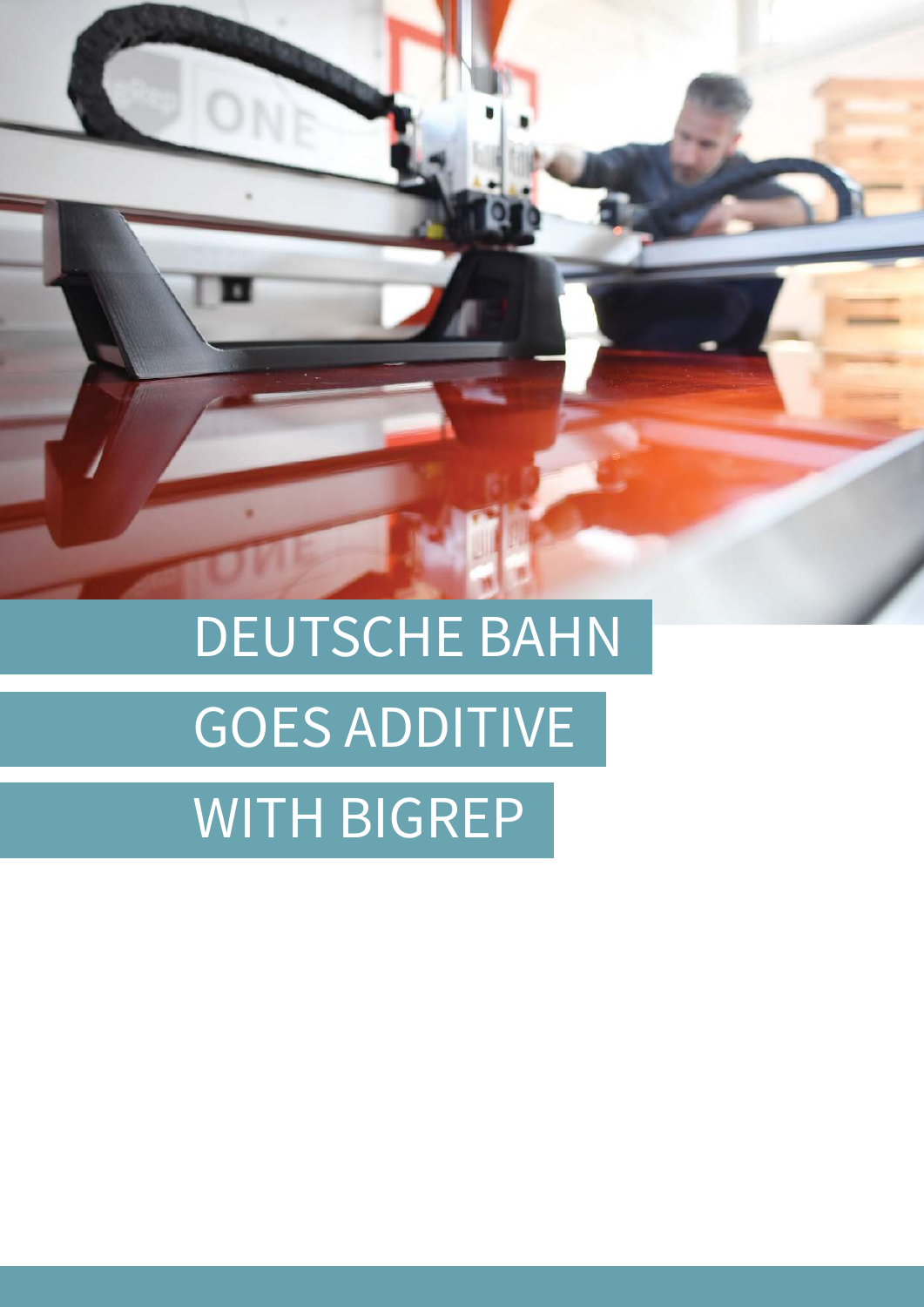## **ADDITIVE MANUFACTURING FOR MOBILITY: DEUTSCHE BAHN WITH NOWLAB**

Additive manufacturing (AM) is profoundly impacting production activities across all industries, including those like rail transport which require components that meet high-level specifications. However, different industries are being influenced in different ways.

Deutsche Bahn (DB) is one of the largest transport companies in the world, with a staff of 300,000 carrying out rail and logistics operations in over 130 countries. A company whose market strength relies on its technological leadership, DB recognized the importance of Additive manufacturing early on and took action in two ways. In September 2016, the company initiated 'Mobility Goes Additive', a network for bringing together organizations to lead the development of AM solutions for the logistics and mobility sectors. DB had already been working to bring the value of the technology to its operations, so establishment of the network took it several stations further, so to say.



**"**INSTEAD OF INVESTING A HUGE AMOUNT OF MONEY IN WAREHOUSING, WE ARE NOW ABLE TO 3D PRINT END USE SPARE PARTS ON DEMAND.**"**

Jörg Petri Director of Innovation, NOWlab@BigRep

Deutsche Bahn holds significant older rolling stock, thus 3D scanning and then 3D printing looked to be the simplest solution for making spares of obsolete train parts. More generally for single-unit or small-batch production of a broad range of items, the lowest cost manufacturing solution can be 3D printing. Finally, if spare parts can be produced at short notice, then fewer excess parts are needed – this allows for a reduction in storage facilities and reduces unnecessary production.

**"**WE STARTED OUR ACTIVITIES IN ADDITIVE MANUFACTURING IN OCTOBER 2015. AT THAT TIME, WE DECIDED TO FOCUS ON THE REPRODUCTION OF MISSING SPARE PARTS."**"**

Stefanie Brickwede Head of Additive Manufacturing at Deutsche Bahn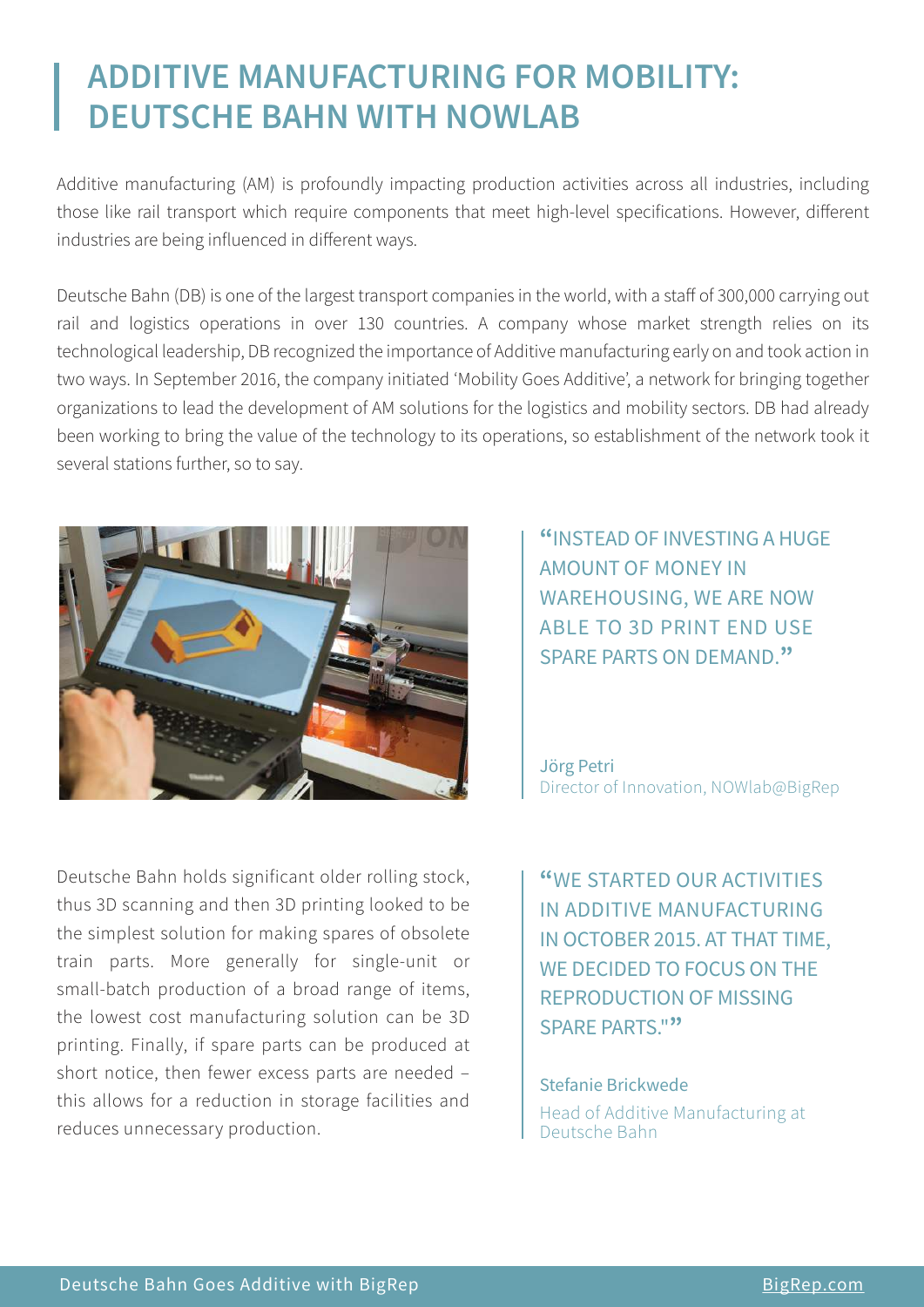

## **BIGREP FOR LARGE-SCALE AND MATERIALS INNOVATION**

**"**WE WANTED TO CREATE NEW MATERIAL WHICH MIGHT BE AN ALTERNATIVE TO THE EXISTING MATERIALS. THEREFORE WE CREATED A VERY CLOSE PARTNERSHIP WITH BIGREP.**"**

Stefanie Brickwede Head of Additive Manufacturing at Deutsche Bahn

Deutsche Bahn carried out an inventory of spare parts needs within their trains, stations and infrastructure, and sought to identify as many Additive Manufacturing use cases as possible. BigRep's track record of developing innovative [3D printer filament,](https://bigrep.com/material?utm_source=ebook&utm_medium=referral&utm_campaign=db) and the size of its industrial 3D printers, led DB to propose a partnership on production of a specific category of end use spare parts. The rail parts concerned are subject to stringent EU norms due to their proximity to transport users. Brickwede explains the context: "We need very special materials, which have to be flame retardant. Our requirements concerning flame retardancy are very high. Therefore, we contacted BigRep as we wanted to create a new material which might be an alternative to the existing materials."

Excited about this important, trailblazing project, BigRep assigned NOWlab to lead the work. NOWlab is the research and innovation hub within BigRep that endlessly searches for new ways to scale and shape additive manufacturing for tailored industrial use cases. NOWlab's team of experts work to create custom industrial application solutions using cutting-edge, patent-owned production methods and processes. As a key player in the research sphere, NOWlab is leading BigRep's journey to discover the future of industrial manufacturing and products – 3d printer materials development is a key dimension of this.

[BigRep's experts are waiting to sink their teeth](https://bigrep.com/bigrep-unique-use-case-general?utm_source=ebook&utm_medium=referral&utm_campaign=db)  Bigkep's experts are waiting to sink their teeth **CLICK HERE FOR MORE INFO**<br>into your unique and challenging use case.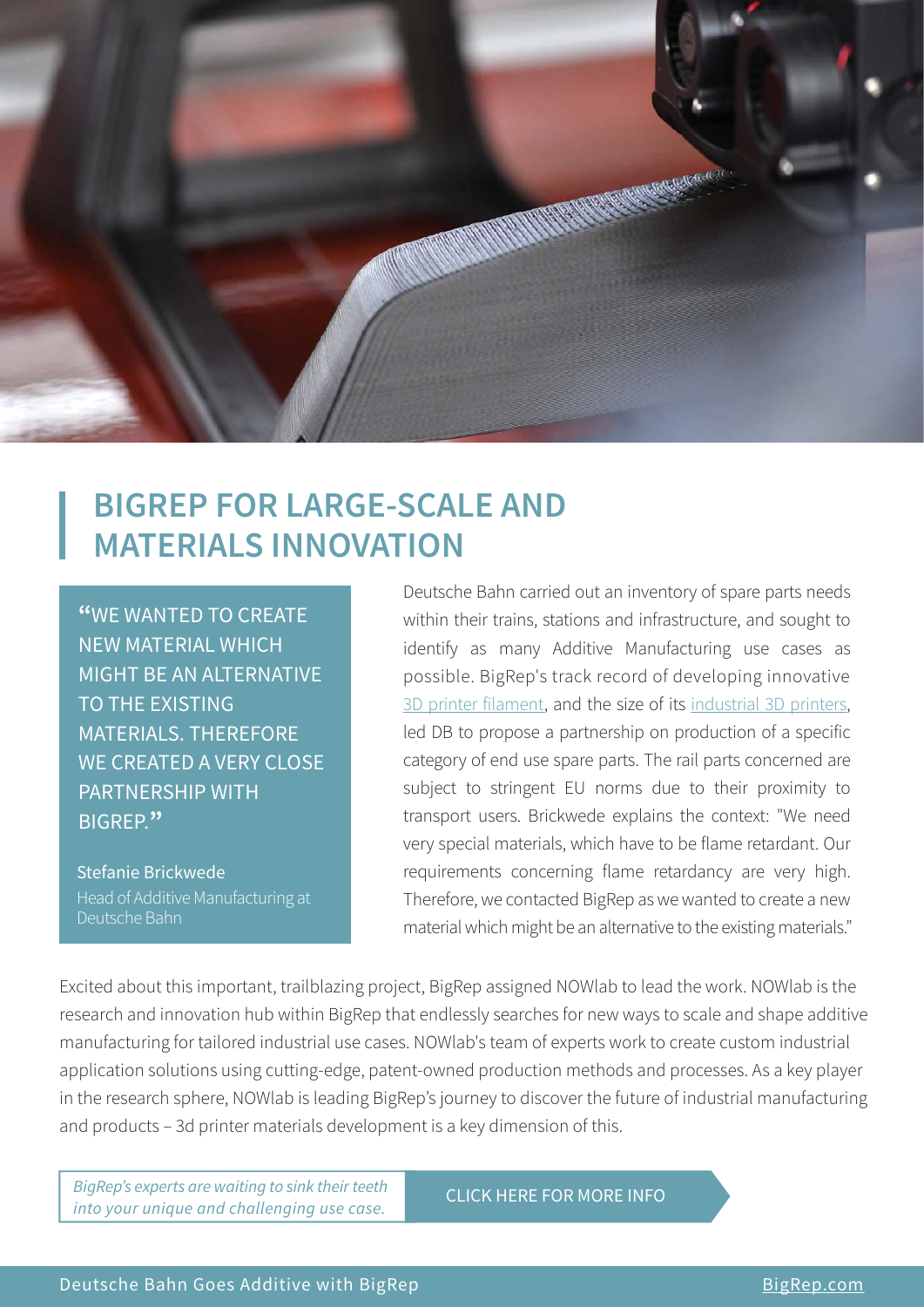

**"**TOGETHER WITH OUR MATERIAL SPECIALISTS, WE ARE FOCUSING ON CREATING A NEW 3D PRINTER FILAMENT THAT ENABLES BOTH RIGIDITY AND FLAME RETARDANCE IN ONE GO.**"**

Jörg Petri Director of Innovation, NOWlab@BigRep

Deutsche Bahn and BigRep are confronting the challenge with two parallel activities. Firstly, they are developing an initial test-run component. As the relevant category contains many non-structural rail carriage components, a reasonably large, polymer headrest seemed appropriate. With CAD files supplied by DB, BigRep has produced a number of prototypes for this spare part. [The BigRep ONE](https://bigrep.com/bigrep-one?utm_source=ebook&utm_medium=referral&utm_campaign=db) large-format industrial 3D printer is delivering examples with correct specifications in terms of structure, form and surface finish. The second line of work is the development of the fire-retardant 3D printer filament material.

## **ADDING NEW VALUE**

The developing partnership between Deutsche Bahn and BigRep is extremely promising. If the project is a success, numerous spare parts from across DB's logistics and mobility operations should become printable with BigRep 3D printers. And there is potential for increased collaboration between the two companies. Further 3D printer material innovation could make additional spare parts suitable for 3D printing. In a different area, the companies have already come together to print design prototypes for a new rail signal part.

The use case highlights the specific impact additive manufacturing is having on the logistics and mobility sector. Deutsche Bahn is set to 3D print 2,000 spares during 2017, and several times that number in 2018. In parallel, Mobility Goes Active continues to look at 3D-printing applications for tools, prototypes and new parts with complicated geometries.

Discover 3D print solutions that reduce resource<br>CLICK HERE FOR DETAILS! needs for your unique use case or project.

The project also shows that BigRep, a world leader in large-format industrial 3D printer technology, is well equipped to play a broader role in the sector as it increasingly adopts additive manufacturing techniques. BigRep offers its unique technology and commitment to engaging with the stickiest of challenges, to help specific clients and ultimately the industries around them to reach the full potential of the technology. In doing so, it shows the value that NOWlab can bring clients of all kinds when they need expert support, including 3d printer materials development, to realize the benefits of AM. Finally, as both BigRep and DB are aware, the 3d printer materials they are developing could be applied well beyond DB's rail spare parts needs. Other firms within the mobility and logistics sectors that are similarly subject to flame retardancy norms, are sure to take an interest in the new possibilities it would generate.norms, are sure to take an interest in the new possibilities it would generate.